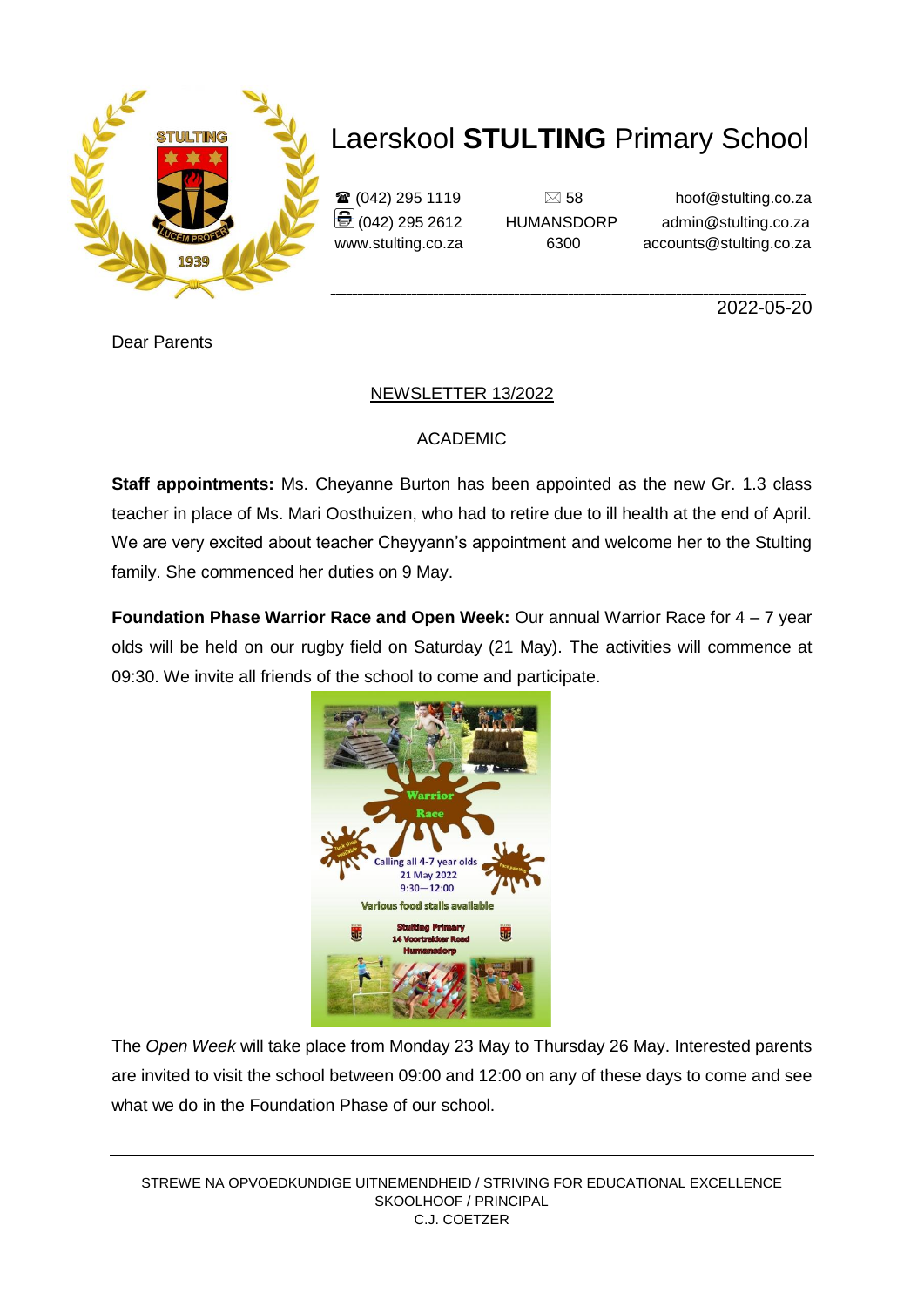

# Laerskool **STULTING** Primary School

 $\mathbf{\widehat{a}}$  (042) 295 1119  $\Box$  58 hoof@stulting.co.za (042) 295 2612 HUMANSDORP admin@stulting.co.za www.stulting.co.za 6300 accounts@stulting.co.za

**Book Exhibition:** African Books will be exhibiting books in our school hall on 25 and 26 May. Learners will be afforded the opportunity to visit the exhibition during their school day. Parents are welcome to visit the exhibition between 09:00 and 14:30 daily (please use the entrance at the office)

**Examination Gr. 4-7:** Our Gr. 7 learners write exams from 1 to 15 June. The Gr. 4-6 learners write exams from 3 to 13 June. All learners will be dismissed from school at 12:00 as from 1 to 15 June. The normal academic program and school hours will resume on Monday 20 June.

### SPORT

**Spectators at matches:** Thank you to all our parents (spectators) who support our players when they participate in inter-school's matches. It is indeed a privilege to stand next to courts and fields after two years of no sports, supporting our children. Team selections are done by the coach, and in some teams, players are rotated to give everyone an opportunity to play. Thank you for respecting these decisions.

We understand the frustration of the result a "bad" referee decision may entail. We request our parents to not openly criticize referees and coaches next to the courts and fields. Please follow the correct channels of communication by speaking to the coaches politely and understanding their motivation for their decisions. If still not satisfied you are welcome to contact the Phase Head for Sport and then the Principal.

**Chess:** Bruce Myburgh, SW Roux, Aldu Schreuder and Ruben Mouton will participate in the u/13 Sarah Baartman Chess Trials on Friday 20 May. Thinus Le Keller participated in an open CHESSA rated chess tournament. He played 5 rounds and won 4/5. He ended up in 2nd place in the junior section.

**EP Rugby:** Qobo Hulana was selected to participate in the final round of trials. The trials take place in Worcester on 27 and 28 May.